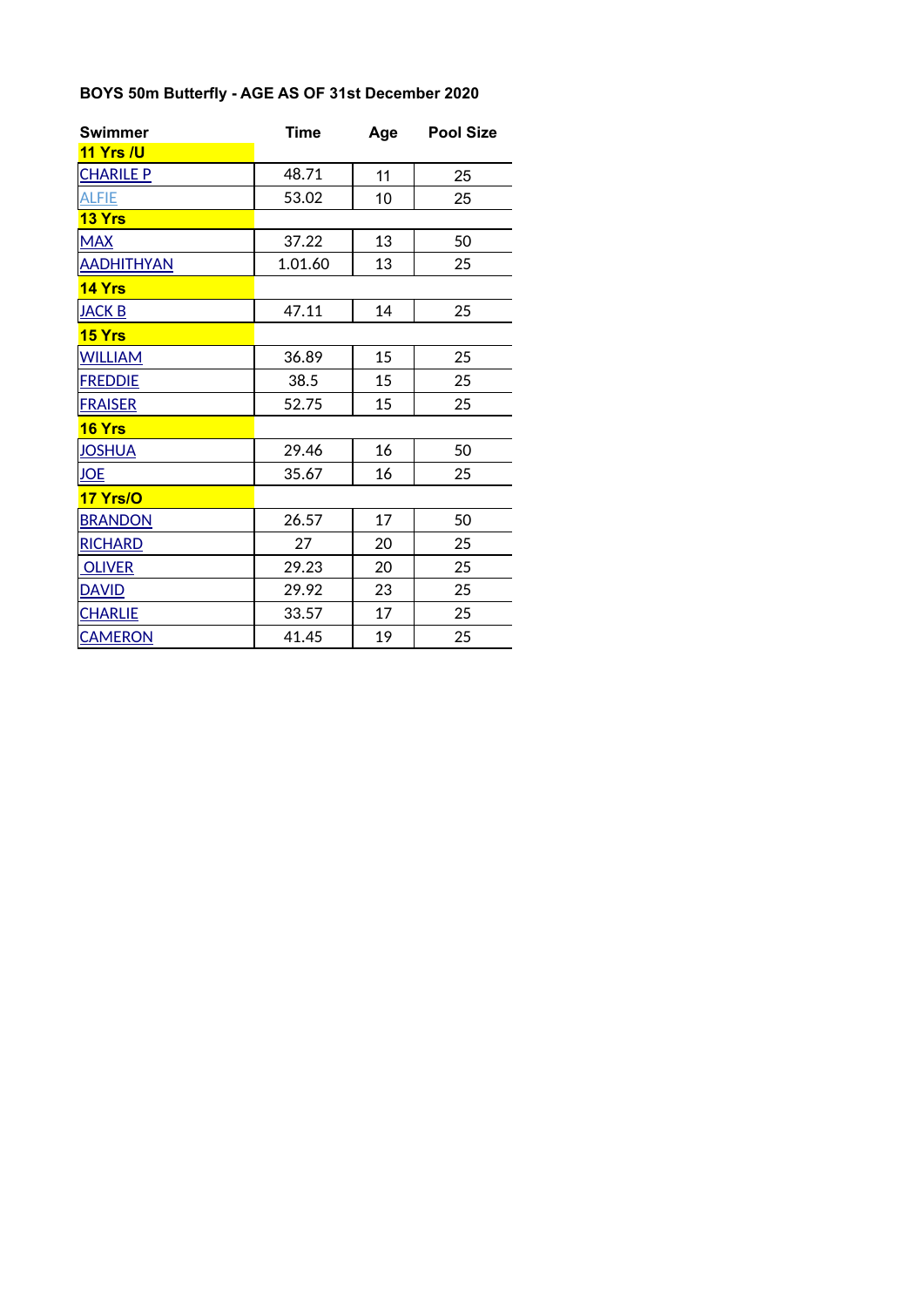# **GIRLS 50m Butterfly - AGE AS OF 31st December 2020**

| <b>Swimmer</b>      | <b>Time</b> | Age | <b>Pool Size</b> |
|---------------------|-------------|-----|------------------|
| 11 Yrs/U            |             |     |                  |
| <b>CHLOE-ANN</b>    | 40.33       | 11  | 50               |
| <b>CONNIE</b>       | 49.18       | 11  | 25               |
| <b>ELLAK</b>        | 55.22       | 10  | 25               |
| <b>VERONICA</b>     | 56.17       | 11  | 25               |
| 12 Yrs              |             |     |                  |
| <b>OLIVIA</b>       | 40.36       | 12  | 25               |
| <b>HOPE</b>         | 44.91       | 12  | 25               |
| <b>OPHELIA</b>      | 48.72       | 12  | 25               |
| <b>13 Yrs</b>       |             |     |                  |
| <b>KARA</b>         | 37.16       | 13  | 25               |
| <b>FAITH</b>        | 40.16       | 13  | 25               |
| <b>SOPHIE</b>       | 41.29       | 13  | 25               |
| <b>BERRI</b>        | 53.12       | 13  | 25               |
| <b>MADISON</b>      | 55.17       | 13  | 25               |
| 14 Yrs              |             |     |                  |
| <b>KAYLA</b>        | 32.79       | 14  | 50               |
| <b>LILY B</b>       | 35.69       | 14  | 25               |
| <b>ALICE</b>        | 39.86       | 14  | 25               |
| <b>ERIKA</b>        | 44.42       | 14  | 25               |
| 15 Yrs              |             |     |                  |
| <b>TARRYN</b>       | 45.04       | 15  | 25               |
| 16 Yrs              |             |     |                  |
| <b>MYA</b>          | 32.43       | 16  | 25               |
| <b>GRACE</b>        | 32.49       | 16  | 25               |
| <b>LILY</b>         | 32.63       | 16  | 25               |
| <b>LEONI</b>        | 35.56       | 16  | 25               |
| <b>AMELIA</b>       | 35.98       | 16  | 25               |
| <b>JULIA</b>        | 39.22       | 16  | 25               |
| <b>BETH</b>         | 55.02       | 16  | 25               |
| <b>17 Yrs /O</b>    |             |     |                  |
| <b>CALLIE - ANN</b> | 29.15       | 20  | 25               |
| <b>LEIGHA</b>       | 29.94       | 23  | 25               |
| <b>JODIE</b>        | 30.38       | 22  | 50               |
| <b>MATILDA</b>      | 32.13       | 18  | 50               |
| <b>POLLY</b>        | 34.57       | 19  | 25               |
| <b>TIERNEY</b>      | 35.18       | 19  | 25               |
| <b>GENNY</b>        | 50.89       | 18  | 25               |
|                     |             |     |                  |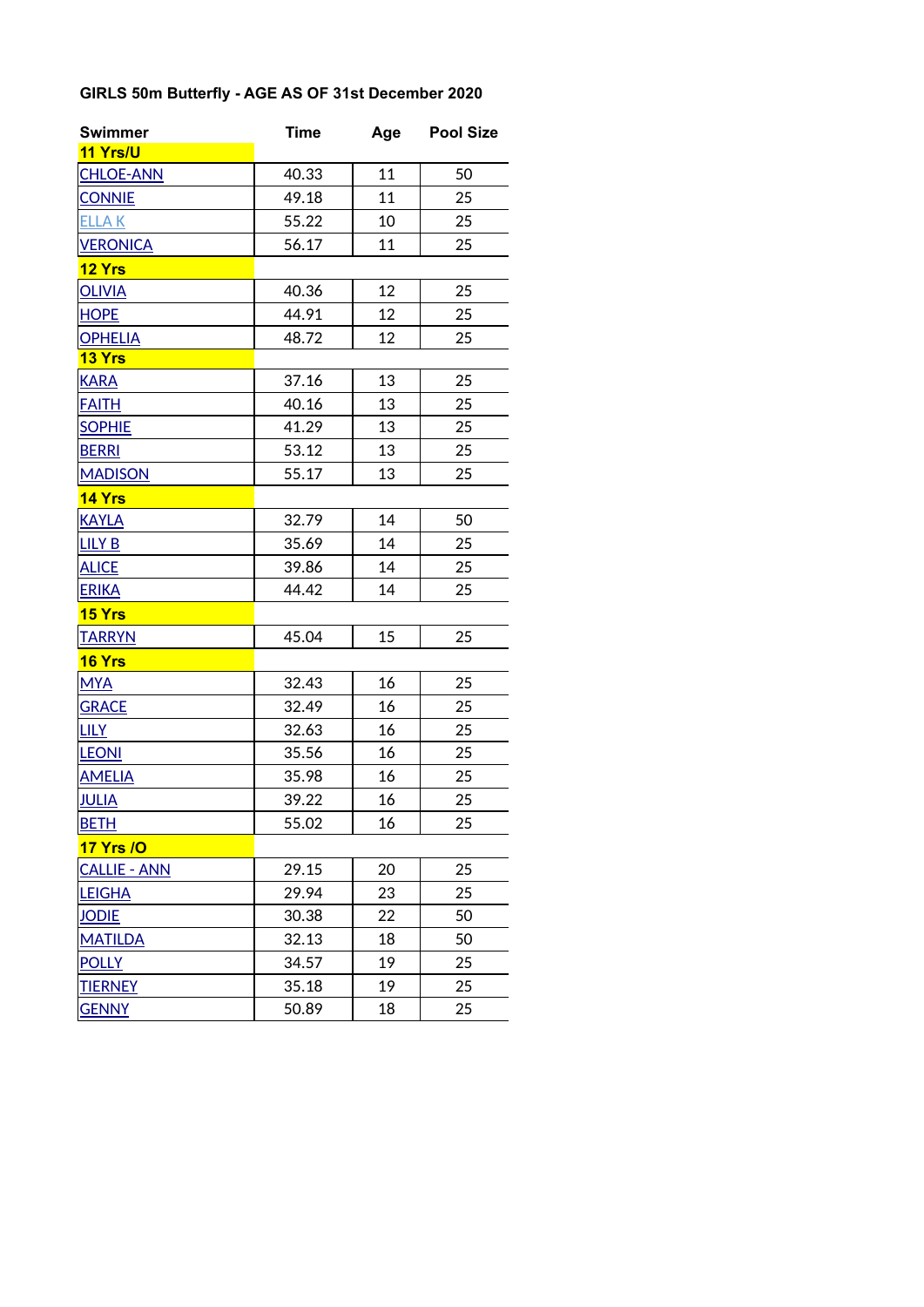## **BOYS 50m Backstroke - AGE AS OF 31st December 2020**

| <b>Swimmer</b>   | <b>Time</b> | Age | <b>Pool Size</b> |
|------------------|-------------|-----|------------------|
| 11 Yrs /U        |             |     |                  |
| <b>ARCHIE</b>    | 47.52       | 10  | 25               |
| <b>CHARILE P</b> | 48.87       | 11  | 25               |
| <b>FINLEY</b>    | 55.73       | 10  | 25               |
| 12 Yrs           |             |     |                  |
| <b>JACK</b>      | 1.02.89     | 12  | 25               |
| 13 Yrs           |             |     |                  |
| <b>MAX</b>       | 35.98       | 13  | 25               |
| <b>SAMUAL</b>    | 38.61       | 13  | 25               |
| <b>CHARILE</b>   | 53          | 13  | 25               |
| 14 Yrs           |             |     |                  |
| <b>JACK B</b>    | 48.88       | 14  | 25               |
| <b>15 Yrs</b>    |             |     |                  |
| <b>WILLIAM</b>   | 36.49       | 15  | 25               |
| <b>FREDDIE</b>   | 39.55       | 15  | 25               |
| <b>JAMES</b>     | 41.08       | 15  | 25               |
| <b>FRAISER</b>   | 45.43       | 15  | 25               |
| 16 Yrs           |             |     |                  |
| <b>JOSHUA</b>    | 30.64       | 16  | 50               |
| <b>JOE</b>       | 35.99       | 16  | 25               |
| 17 Yrs/O         |             |     |                  |
| <b>BRANDON</b>   | 27.08       | 17  | 25               |
| <b>RICHARD</b>   | 30.4        | 20  | 25               |
| <b>DAVID</b>     | 31.29       | 23  | 25               |
| <b>CAMERON</b>   | 31.69       | 19  | 25               |
| <b>OLIVER</b>    | 33.94       | 20  | 25               |
| <b>CHARLIE</b>   | 35.56       | 17  | 25               |
|                  |             |     |                  |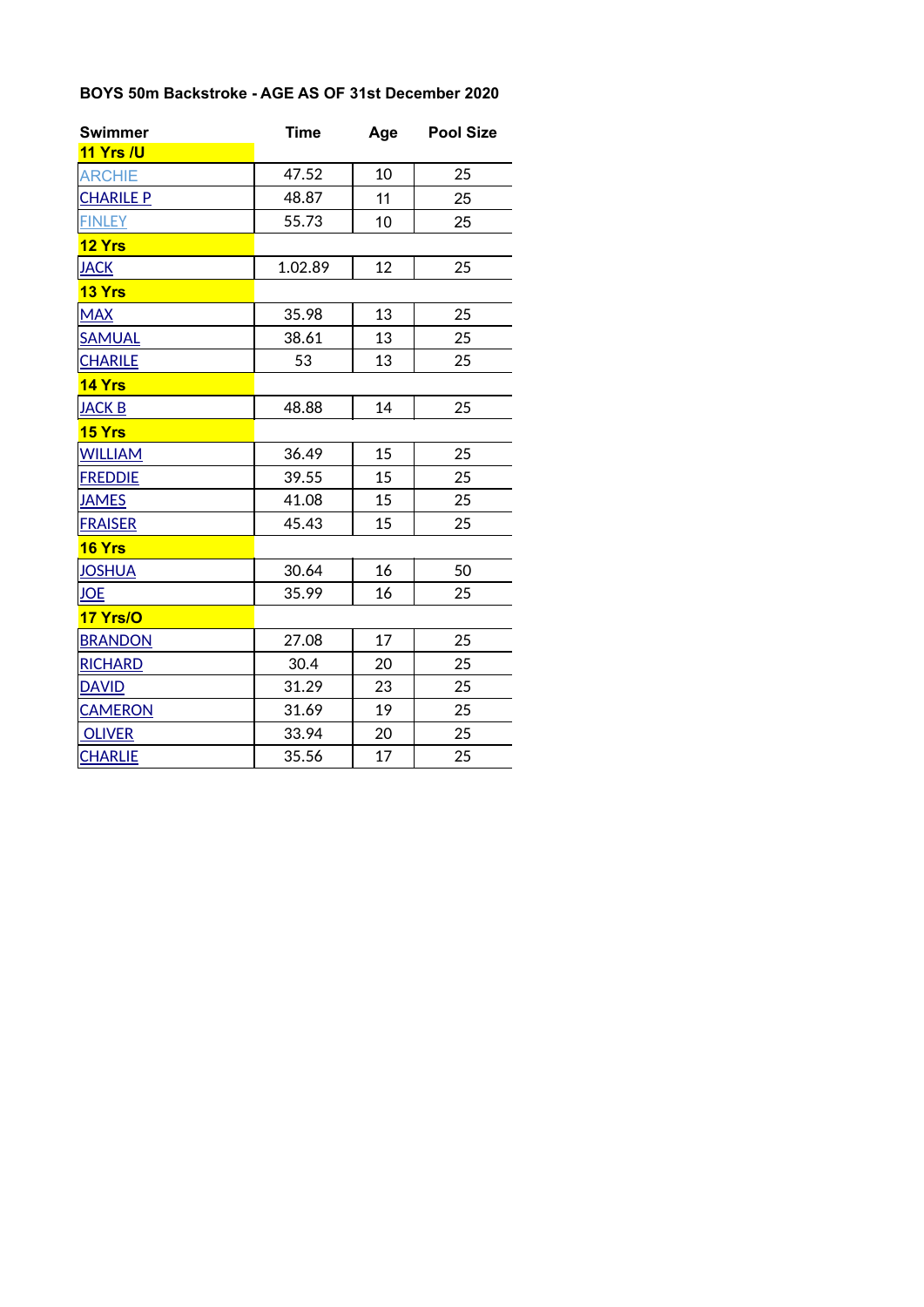## **GIRLS 50m Backstroke - AGE AS OF 31st December 2020**

| <b>Swimmer</b>      | <b>Time</b> | Age | <b>Pool Size</b> |
|---------------------|-------------|-----|------------------|
| 11 Yrs/U            |             |     |                  |
| <b>CHLOE-ANN</b>    | 38.44       | 11  | 25               |
| <b>VERONICA</b>     | 45.67       | 11  | 25               |
| <b>PATRICIA</b>     | 47.39       | 10  | 25               |
| <b>ELLAK</b>        | 48.65       | 10  | 25               |
| <b>CONNIE</b>       | 49.83       | 11  | 25               |
| <b>LYRA</b>         | 53.15       | 10  | 25               |
| <b>AURELIA</b>      | 58.94       | 10  | 25               |
| 12 Yrs              |             |     |                  |
| <b>OLIVIA</b>       | 41.97       | 12  | 25               |
| <b>HOPE</b>         | 44.56       | 12  | 25               |
| <b>OPHELIA</b>      | 51.22       | 12  | 25               |
| <b>ELLEN</b>        | 58.92       | 12  | 25               |
| 13 Yrs              |             |     |                  |
| <b>KARA</b>         | 36.21       | 13  | 25               |
| <b>SOPHIE</b>       | 42.18       | 13  | 25               |
| <b>FAITH</b>        | 43.19       | 13  | 25               |
| <b>BERRI</b>        | 43.86       | 13  | 25               |
| <b>MADISON</b>      | 46.72       | 13  | 25               |
| 14 Yrs              |             |     |                  |
| <b>KAYLA</b>        | 37.04       | 14  | 25               |
| <b>LILY B</b>       | 38.58       | 14  | 25               |
| <b>ALICE</b>        | 40.79       | 14  | 25               |
| <b>ERIKA</b>        | 48.82       | 14  | 25               |
| 15 Yrs              |             |     |                  |
| <b>TARRYN</b>       | 41.88       | 15  | 25               |
| <b>CHLOE R</b>      | 48.56       | 15  | 25               |
| <b>16 Yrs</b>       |             |     |                  |
| <b>LILY</b>         | 33.35       | 16  | 25               |
| <b>MYA</b>          | 34.8        | 16  | 25               |
| <b>GRACE</b>        | 34.82       | 16  | 25               |
| <b>JULIA</b>        | 39.36       | 16  | 25               |
| <b>LEONI</b>        | 41.09       | 16  | 25               |
| <b>AMELIA</b>       | 46.3        | 16  | 25               |
| <b>BETH</b>         | 48.93       | 16  | 25               |
| <b>17 Yrs /O</b>    |             |     |                  |
| <b>CALLIE - ANN</b> | 31.56       | 20  | 25               |
| <b>LEIGHA</b>       | 32.98       | 23  | 25               |
| <b>JODIE</b>        | 34.13       | 22  | 25               |
| <b>TIERNEY</b>      | 35.18       | 19  | 25               |
| <b>MATILDA</b>      | 36.35       | 18  | 25               |
| <b>POLLY</b>        | 38.57       | 19  | 25               |
|                     |             |     |                  |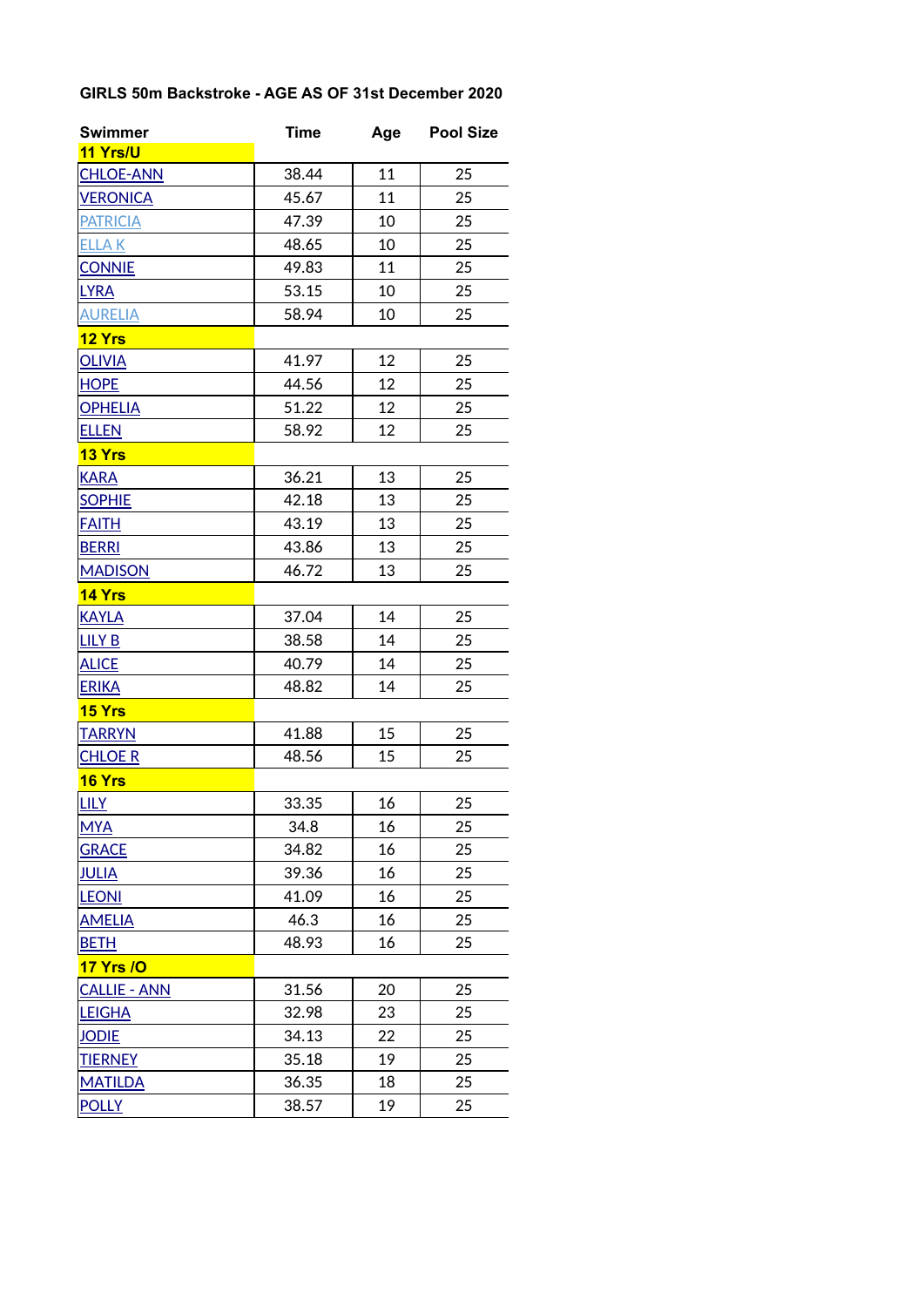## **BOYS 50m Breaststroke - AGE AS OF 31st December 2020**

| <b>Swimmer</b>    | <b>Time</b> | Age | <b>Pool Size</b> |
|-------------------|-------------|-----|------------------|
| 11 Yrs /U         |             |     |                  |
| <b>CHARILE P</b>  | 56.43       | 11  | 25               |
| 12 Yrs            |             |     |                  |
| <b>ETHAN</b>      | 54.75       | 12  | 25               |
| <b>JACK M</b>     | 1.01.78     | 12  | 25               |
| 13Yrs             |             |     |                  |
| <b>MAX</b>        | 39.71       | 13  | 50               |
| <b>SAMUAL</b>     | 48.4        | 13  | 25               |
| <b>CHARILE</b>    | 53.68       | 13  | 25               |
| <b>AADHITHYAN</b> | 56.43       | 13  | 25               |
| 14 Yrs            |             |     |                  |
| <b>JACK B</b>     | 53.83       | 14  | 25               |
| 15 Yrs            |             |     |                  |
| <b>FREDDIE</b>    | 42.53       | 15  | 25               |
| <b>WILLIAM</b>    | 44.39       | 15  | 25               |
| <b>JAMES</b>      | 45.19       | 15  | 25               |
| <b>FRAISER</b>    | 47.86       | 15  | 25               |
| 16 Yrs            |             |     |                  |
| <b>JOSHUA</b>     | 35.24       | 16  | 25               |
| <b>JOE</b>        | 41.35       | 16  | 25               |
| 17 Yrs/O          |             |     |                  |
| <b>RICHARD</b>    | 30.4        | 20  | 25               |
| <b>BRANDON</b>    | 30.76       | 17  | 50               |
| <b>CHARLIE</b>    | 34.77       | 17  | 25               |
| <b>DAVID</b>      | 35.02       | 23  | 25               |
| <u>TOM</u>        | 36.21       | 29  | 25               |
| <b>OLIVER</b>     | 37.66       | 20  | 25               |
|                   |             |     |                  |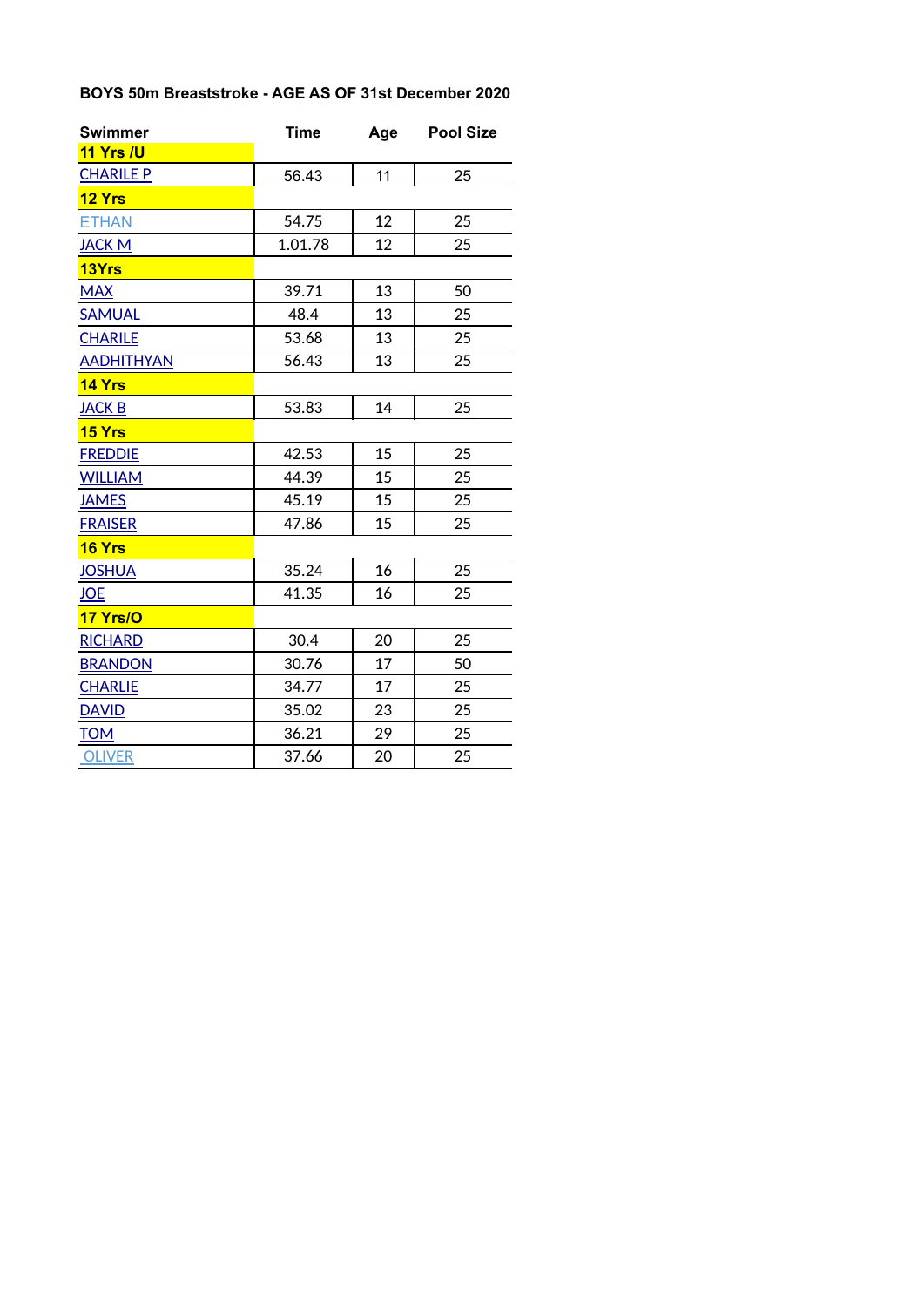## **GIRLS 50m Breaststroke - AGE AS OF 31st December 2020**

| <b>Swimmer</b>      | <b>Time</b> | Age | <b>Pool Size</b> |
|---------------------|-------------|-----|------------------|
| 11 Yrs/U            |             |     |                  |
| <b>VERONICA</b>     | 48.26       | 11  | 25               |
| <b>CHLOE-ANN</b>    | 50.51       | 11  | 25               |
| <b>PATRICIA</b>     | 1.01.43     | 10  | 25               |
| <b>LYRA</b>         | 1.02.30     | 10  | 25               |
| <b>ELLAK</b>        | 1.05.09     | 10  | 25               |
| 12 Yrs              |             |     |                  |
| <b>OLIVIA</b>       | 46.48       | 12  | 25               |
| <b>ELLEN</b>        | 1.00.70     | 12  | 25               |
| <b>OPHELIA</b>      | 1.08.05     | 12  | 25               |
| 13 Yrs              |             |     |                  |
| <b>FAITH</b>        | 44.5        | 13  | 25               |
| <b>KARA</b>         | 44.58       | 13  | 25               |
| <b>SOPHIE</b>       | 51.58       | 13  | 25               |
| <b>BERRI</b>        | 53.6        | 13  | 25               |
| <b>MADISON</b>      | 54.6        | 13  | 25               |
| 14 Yrs              |             |     |                  |
| <b>KAYLA</b>        | 40.02       | 14  | 25               |
| <b>LILY B</b>       | 41.39       | 14  | 25               |
| <b>ALICE</b>        | 49.79       | 14  | 25               |
| <b>ERIKA</b>        | 53.35       | 14  | 25               |
| 15 Yrs              |             |     |                  |
| <b>TARRYN</b>       | 48.25       | 15  | 25               |
| 16 Yrs              |             |     |                  |
| <b>LILY</b>         | 37.2        | 16  | 25               |
| <b>GRACE</b>        | 39.23       | 16  | 25               |
| <b>MYA</b>          | 39.24       | 16  | 25               |
| <b>JULIA</b>        | 41.67       | 16  | 25               |
| <b>BETH</b>         | 42.97       | 16  | 25               |
| <b>AMELIA</b>       | 44.24       | 16  | 25               |
| <b>LEONI</b>        | 44.74       | 16  | 25               |
| <b>17 Yrs /O</b>    |             |     |                  |
| <b>CALLIE - ANN</b> | 35.98       | 20  | 25               |
| <b>TIERNEY</b>      | 39.75       | 19  | 25               |
| <b>POLLY</b>        | 39.95       | 19  | 25               |
| <b>JODIE</b>        | 40.63       | 22  | 25               |
| <b>MATILDA</b>      | 42.11       | 18  | 25               |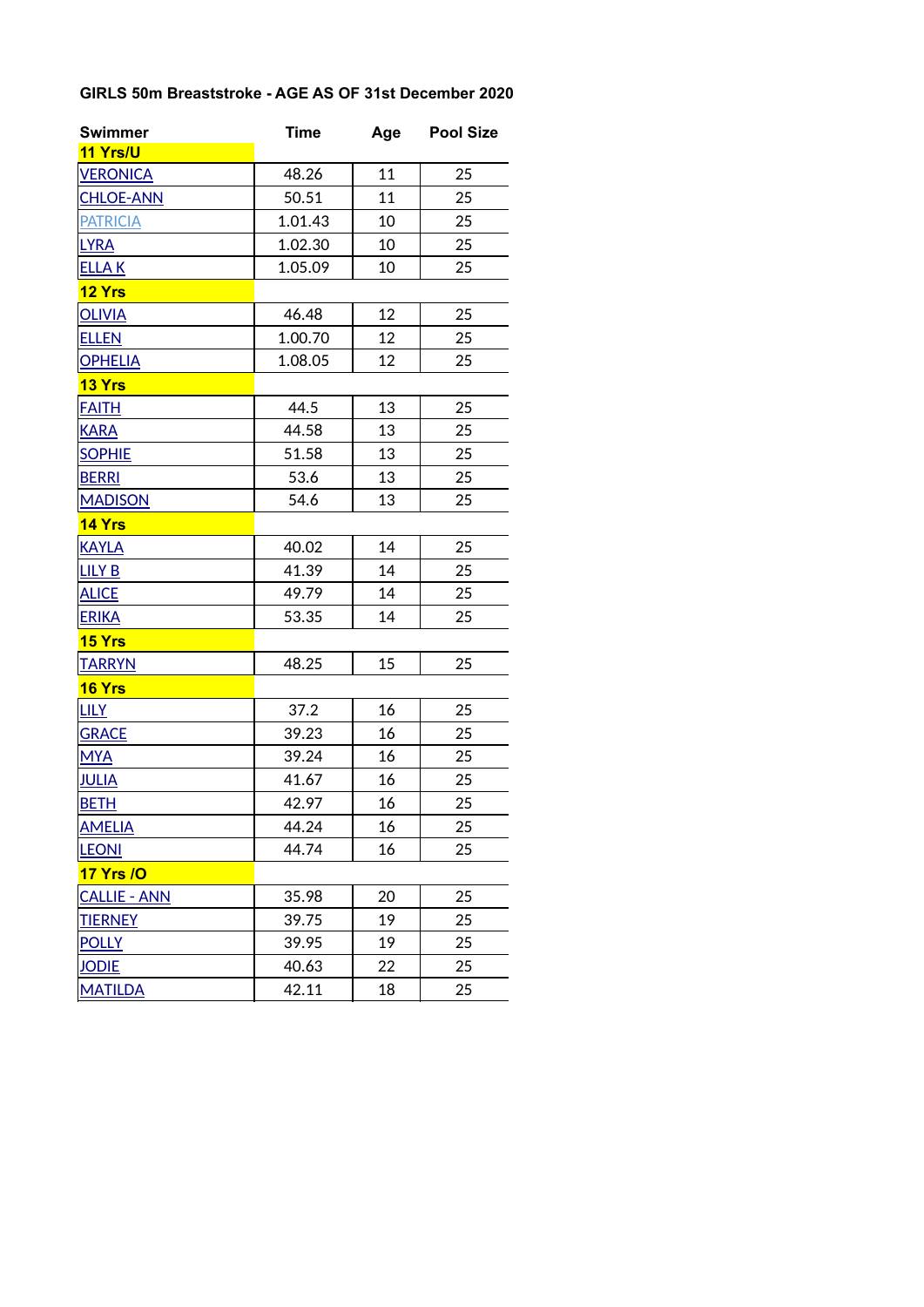#### **BOYS 50m Free - AGE AS OF 31st December 2020**

| <b>Swimmer</b>   | <b>Time</b> | Age | <b>Pool Size</b> |
|------------------|-------------|-----|------------------|
| 11 Yrs /U        |             |     |                  |
| <b>CHARILE P</b> | 41.59       | 11  | 25               |
| <b>ARCHIE</b>    | 41.48       | 10  | 25               |
| <b>ALFIE</b>     | 42.37       | 10  | 25               |
| <b>FINLEY</b>    | 45.97       | 10  | 25               |
| 12 Yrs           |             |     |                  |
| <b>JACK M</b>    | 43.66       | 12  | 25               |
| <b>ENZO</b>      | 45.07       | 12  | 25               |
| 13 Yrs           |             |     |                  |
| <b>MAX</b>       | 31.87       | 13  | 25               |
| <b>SAMUAL</b>    | 32.22       | 13  | 25               |
| <b>CHARILE</b>   | 49.5        | 13  | 25               |
| 14 Yrs           |             |     |                  |
| <b>JACK B</b>    | 36.75       | 14  | 25               |
| 15 Yrs           |             |     |                  |
| <b>WILLIAM</b>   | 31.38       | 15  | 25               |
| <b>FREDDIE</b>   | 34.28       | 15  | 25               |
| <b>JAMES</b>     | 36.29       | 15  | 25               |
| <b>FRAISER</b>   | 42.1        | 15  | 25               |
| 16 Yrs           |             |     |                  |
| <b>JOSHUA</b>    | 27.15       | 16  | 25               |
| <b>JOE</b>       | 32.18       | 16  | 25               |
| 17 Yrs/O         |             |     |                  |
| <b>RICHARD</b>   | 24.34       | 20  | 25               |
| <b>BRANDON</b>   | 25.13       | 17  | 25               |
| <b>TOM</b>       | 25.28       | 29  | 25               |
| <b>OLIVER</b>    | 25.36       | 20  | 25               |
| <b>DAVID</b>     | 26          | 23  | 25               |
| <b>CAMERON</b>   | 28.56       | 19  | 25               |
| <b>CHARLIE</b>   | 29.94       | 17  | 25               |